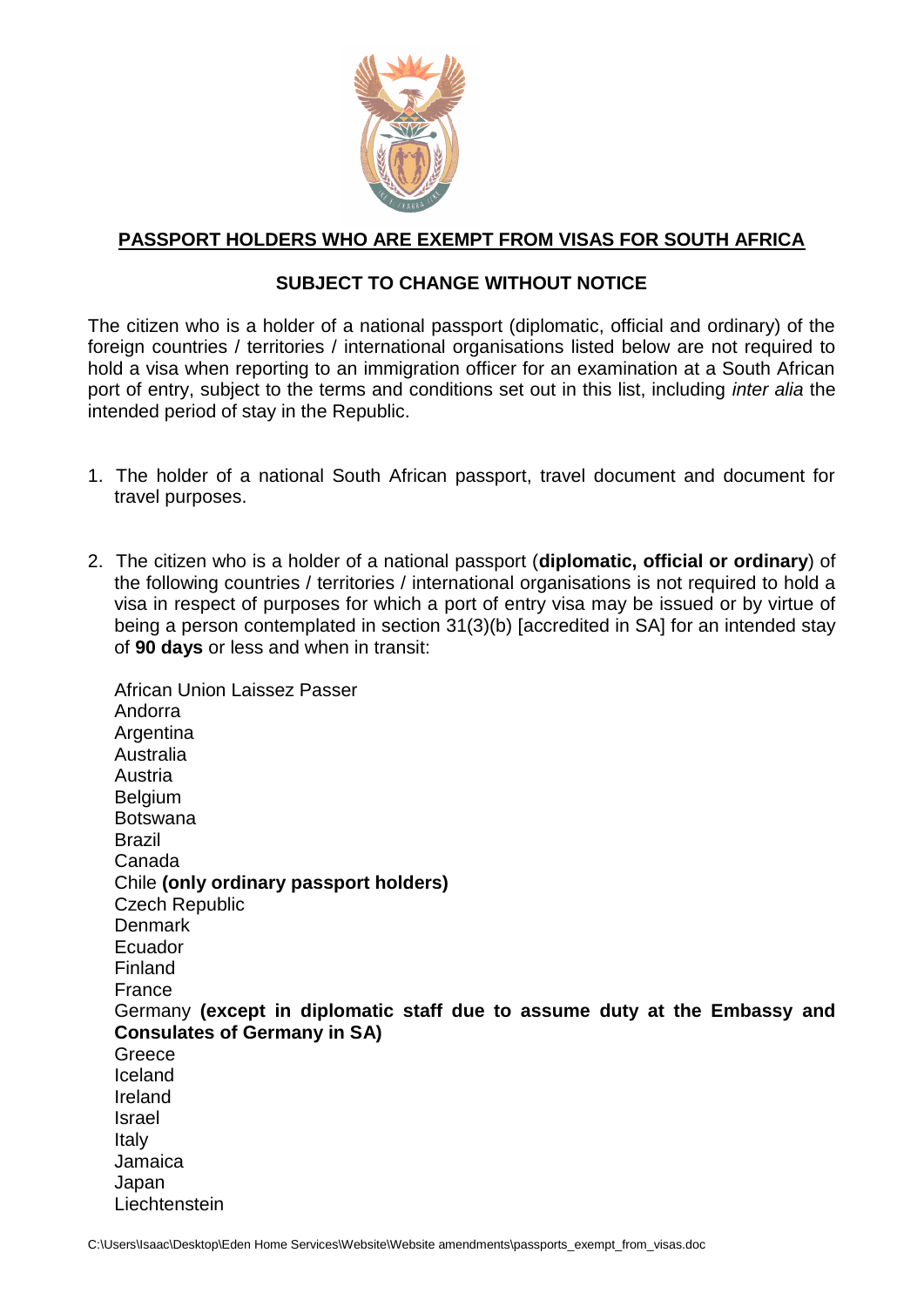Luxemburg Malta Monaco Namibia **(only ordinary passport holders 90 days per annum) Netherlands Norway** Panama Paraguay **Portugal** Russian Federation San Marino **Singapore Spain** St Vincent & the Grenadines Sweden **Switzerland** Tanzania **(90 days per annum)** Trinidad & Tobago **(only ordinary passport holders)** United Kingdom of Great Britain and Northern Ireland **(only ordinary passport holders)** British Islands Bailiwick of Guernsey and Jersey, Isle of Man. British Oversees Territories namely: Anguilla, Bermuda, British Antarctic Territory, British Indian Ocean Territory, British Virgin Islands, Cayman Islands, Falkland Islands, Gibraltar, Montserrat, St Helena and Dependencies (Ascension Island, Gough Island and Tristan da Cunha), Pitcairn, Henderson, Ducie and Oeno Islands, the Sovereign Base Areas of Cyprus South Georgia and South Sandwich Islands and the Turks and Caicos Island. United States of America **(except in diplomatic staff due to assume duty at the Embassy and Consulates of the USA in SA)** Uruguay Venezuela Zambia **(90 days per annum)** Zimbabwe

3. The citizen who is a holder of a national passport (**diplomatic, official and ordinary**) of the following countries / territories / international organisations is not required to hold a visa in respect of purposes for which a port of entry visa may be issued or by virtue of being a person contemplated in section 31(3)(b) [accredited in SA] for an intended stay of **30 days** or less and when in transit:

Antigua and Barbuda Bahamas **(only ordinary passport holders)** Barbados Belize Benin Bolivia Cape Verde Costa Rica **C**vprus **Gabon** Guyana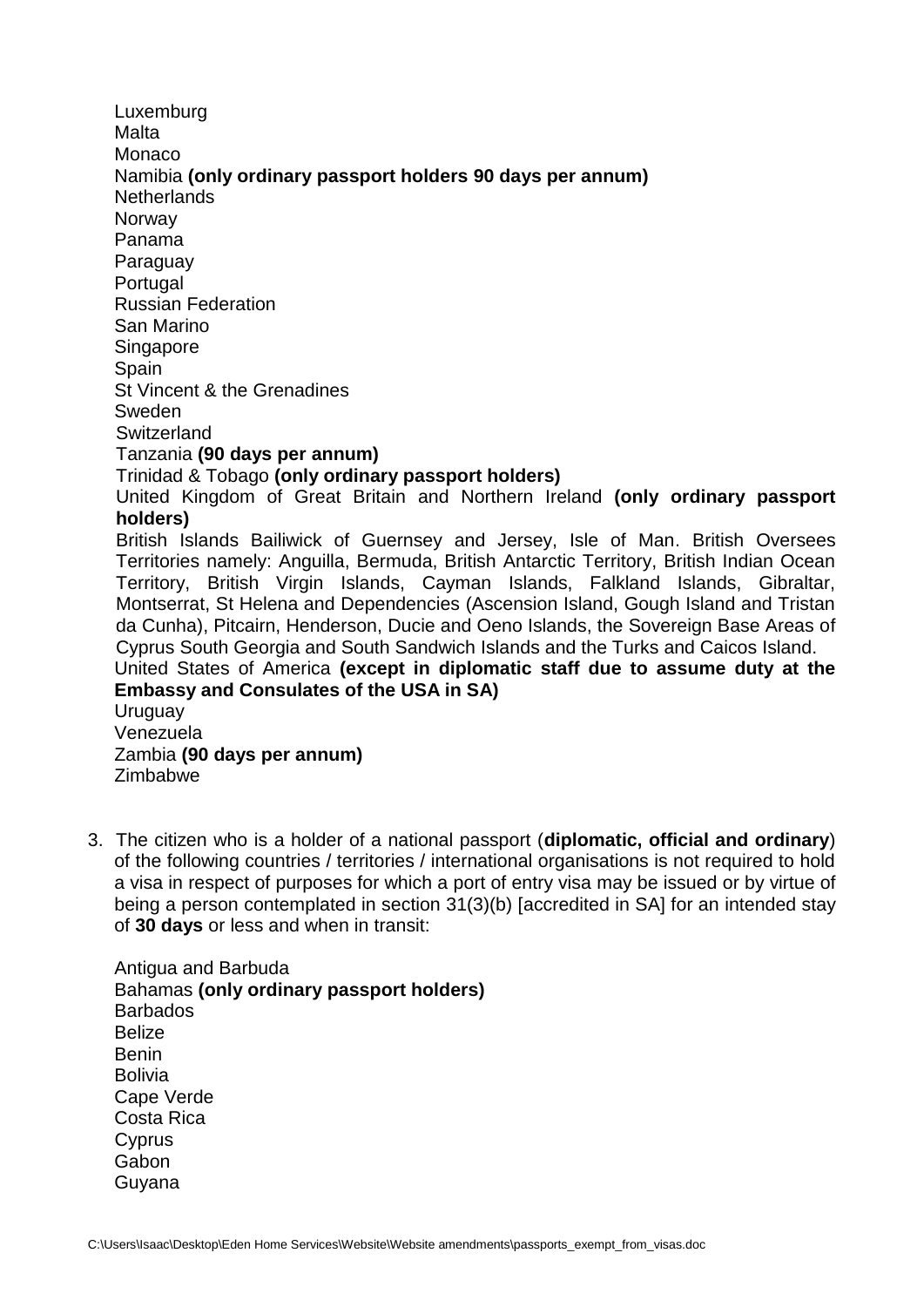| Hong Kong          | Jonly with regard to holders of Hong Kong British National Overseas<br>passports and Hong Kong Special Administrative Region passports] |
|--------------------|-----------------------------------------------------------------------------------------------------------------------------------------|
| Hungary<br>Jordan  |                                                                                                                                         |
| Lesotho            |                                                                                                                                         |
| Macau              | Jonly with regard to holders of Macau Special Administrative Region<br>passports (MSAR)]                                                |
| Malaysia<br>Malawi |                                                                                                                                         |
| <b>Maldives</b>    |                                                                                                                                         |
| <b>Mauritius</b>   |                                                                                                                                         |
| Mozambique         |                                                                                                                                         |
| Peru               |                                                                                                                                         |
| Poland             |                                                                                                                                         |
| <b>Seychelles</b>  |                                                                                                                                         |
| South Korea        |                                                                                                                                         |
| Swaziland          |                                                                                                                                         |
| Thailand           |                                                                                                                                         |
| Turkey             |                                                                                                                                         |

4. Agreements have also been concluded with the following countries for holders of diplomatic and official passport holders.

Citizens who are holders of **diplomatic, official and service passports** of the following countries do not require visas in respect of purposes for which a port of entry visa may be issued or by virtue of being a person contemplated in section 31(3)(b) [accredited in SA] for the **period indicated** and transit:

| Albania                                                                              | (120 days)          |  |  |  |
|--------------------------------------------------------------------------------------|---------------------|--|--|--|
| Algeria                                                                              | (30 days)           |  |  |  |
| Angola                                                                               | (90 days)           |  |  |  |
| <b>Belarus</b>                                                                       | (90 days)           |  |  |  |
| <b>Benelux states</b>                                                                | (90 days)           |  |  |  |
| <b>Bulgaria</b>                                                                      | (90 days)           |  |  |  |
| China (PROC)                                                                         | $(30 \text{ days})$ |  |  |  |
| Cyprus                                                                               | (90 days)           |  |  |  |
| Comoros                                                                              | (90 days)           |  |  |  |
| Croatia                                                                              | (90 days)           |  |  |  |
| Cuba                                                                                 | (90 days)           |  |  |  |
| $(90 \text{ days})$ – for official visits only<br>Democratic Republic of Congo (DRC) |                     |  |  |  |
| Egypt                                                                                | (30 days)           |  |  |  |
| Ghana                                                                                | (90 days)           |  |  |  |
| Guinea                                                                               | (90 days)           |  |  |  |
| Hungary                                                                              | (120 days)          |  |  |  |
| India                                                                                | (90 days)           |  |  |  |
| Indonesia                                                                            | (30 days)           |  |  |  |
| Ivory Coast (Cote d'Ivoire)<br>$(30 \text{ days})$                                   |                     |  |  |  |
| Kenya                                                                                | (30 days)           |  |  |  |
| Mexico                                                                               | (90 days)           |  |  |  |
| Madagascar                                                                           | (30 days)           |  |  |  |
| Morocco                                                                              | (30 days)           |  |  |  |
| Mozambique                                                                           | (90 days)           |  |  |  |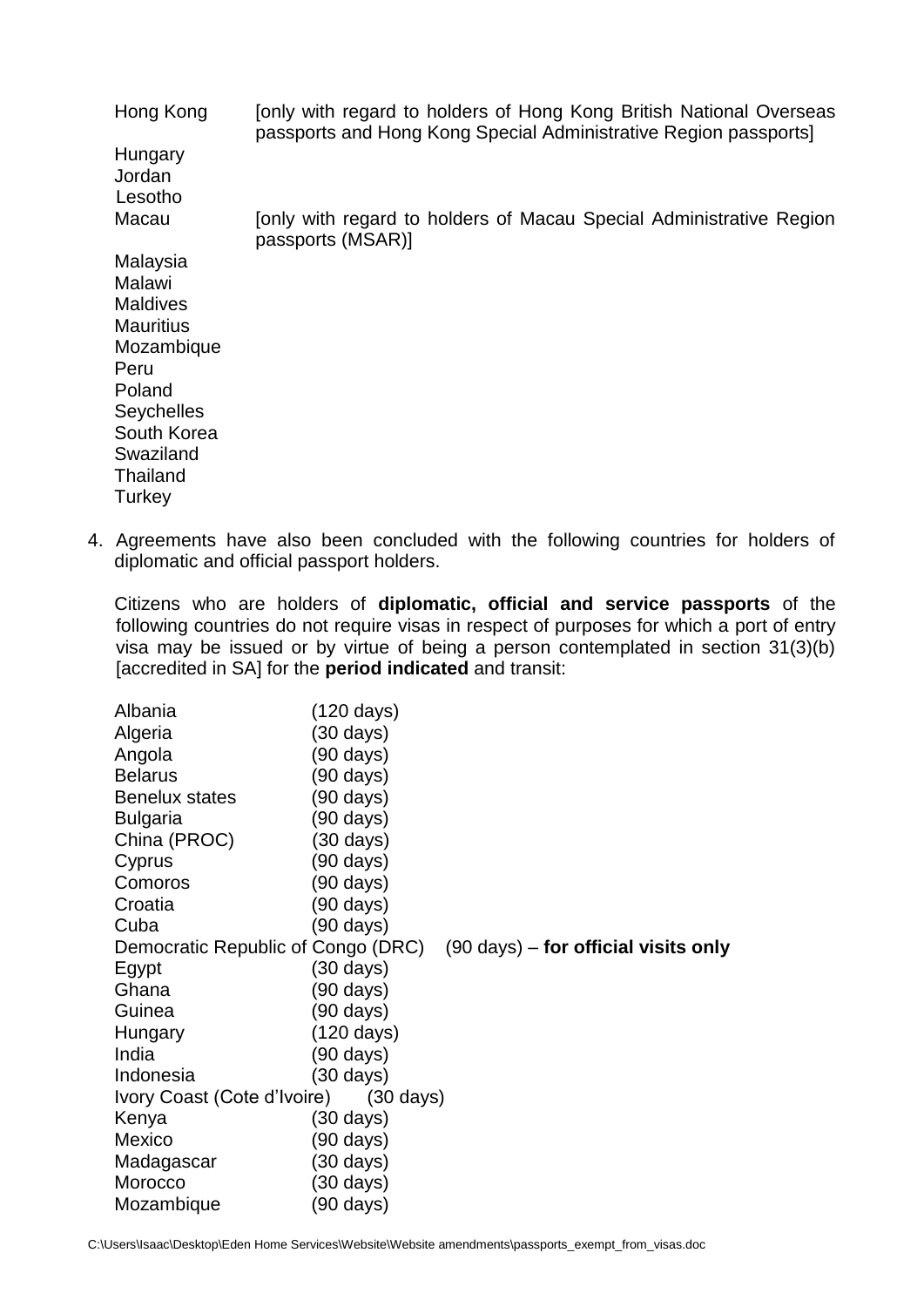| Namibia                | (30 days)                                 |
|------------------------|-------------------------------------------|
| Nigeria                | $(90 \text{ days})$                       |
| Paraguay               | $(120 \text{ days})$                      |
| Poland                 | $(90 \text{ days})$                       |
| Romania                | $(90 \text{ days})$                       |
| Rwanda                 | $(30 \text{ days})$                       |
| Senegal                | (90 days)                                 |
| <b>Slovak Republic</b> | $(90 \text{ days})$                       |
| Thailand               | (90 days)                                 |
| Tunisia                | (90 days) <b>(also special passports)</b> |
| Vietnam                | (90 days)                                 |

- 5. Notwithstanding this Schedule, a foreigner whose visa exemption has been withdrawn shall comply with the visa requirements until notified by the Department that his or her visa exemption has been re-instated by the Department on petition or of its own accord.
- 6. General Work Visas are not required by commercial heavy duty vehicle drivers who are employed by South African companies and originate from countries which enjoy visa free movement into South Africa, on condition that they can produce a letter confirming their employment on entry. In accordance with a High Court ruling by the North Gauteng High Court on 31 March 2011, foreign commercial heavy duty vehicle drivers may be issued with visitor's visas in terms of section 11(1)(a) of the Immigration Act, with authorisation to conduct work in terms of section 11(2) of the said Act for the period of their visa exemption, which period may not exceed 90 days at a time.
- 7. Port of entry visas are not required by foreign employed commercial heavy-duty vehicle drivers from Lesotho, Swaziland, Botswana, Namibia, Zambia, Zimbabwe and Malawi who are entering the Republic, provided their visits do not exceed the period of their visa exemption and on condition that they can produce a letter confirming their employment with a transport company abroad on entry. Visitor's visas in terms of section 11(1)(a) of the Immigration Act, with authorisation to conduct work in terms of section 11(2) of the said Act for the period of their visa exemption, which period may not exceed 90 days at a time
- 8. Staff members of the Southern African Development Community (SADC) who travel on SADC laissez-passers are exempt from visa requirements for bona fide official business visits up to 90 days and transit.
- 9. The following categories of the UN as well as their spouses, dependent relatives and other members of the households are exempt from visa requirements when visiting the Republic for periods not exceeding 90 days for purposes for which a port of entry visa may be issued, and for official business purposes and transits and when accredited for placement at a UN mission in the Republic for the duration of their accreditation, provided they are in possession of the relevant letters or identification documents to identify themselves at ports of entry as personnel of an UN agency.
	- Holders of United Nations Laissez-passers
	- Volunteers attached to the UN
	- Persons involved in any United Nations agency